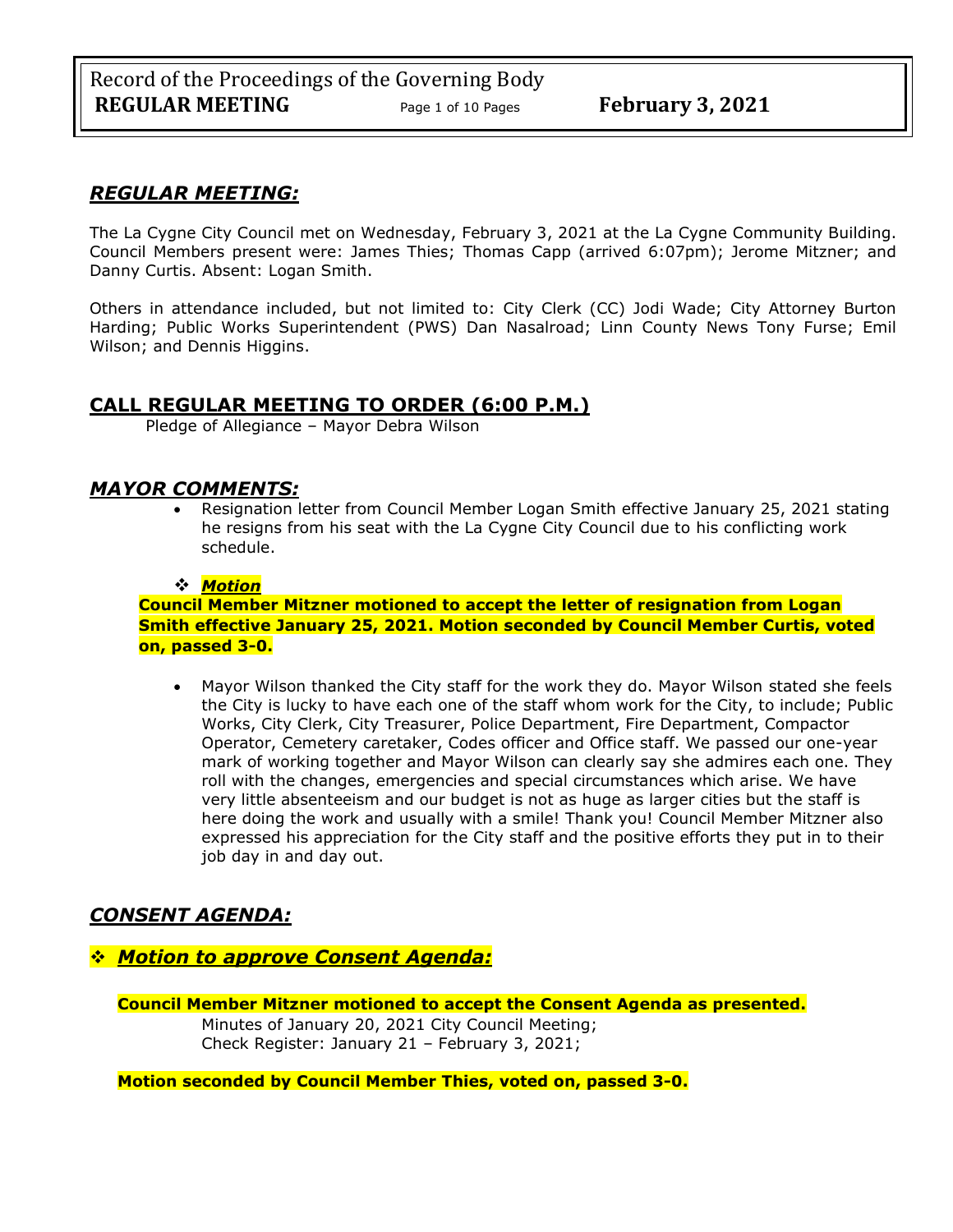## *DISCUSSION FROM THE FLOOR:*

NONE

## *SPECIAL PROJECTS:*

#### *WATER PLANT SETTLING POND PROJECT*

CC Wade was informed by Daniel Coltrane, MW Engineering Group, LLC, he would have some preliminary plans and costs in 2 weeks.

#### *SEWER REHABILITATION PROJECT*

The manhole survey crew from BG Consultants came to town on Wednesday, February 3, 2021 to complete their work. PWS Nasalroad indicated there were still two (2) manholes that have not been located. Mayor Wilson proceeded to ask about a determination regarding existing sewer taps for vacant lot and abandoned homes. PWS Nasalroad reviewed a list of vacant and abandoned homes. PWS Nasalroad reminded the Council the purpose of doing this sewer rehabilitation project is to eliminate the infiltration going in to the sewer system. Our system, after a heavy rainstorm, is taking in a lot of excess water. Council Member Mitzner reviewed a prior conversation about sending letters to owners of vacant lots and abandoned homes informing them the taps will not be replaced in the upcoming sewer rehabilitation project to avoid infiltration. CC Wade will work with City Attorney Harding to prepare a letter. Mayor Wilson also addressed people living in houses which have not applied for utilities (water/gas/sewer) but are utilizing the sewer system. CC Wade presented sections 7-706 (d)(k)(l) from Chapter VII of the City Codes book which indicates every dwelling unit should contain a bathing facility, kitchen sink and lavatory facility which shall be in good working condition with public water under pressure and connected to the public sewer system. PWS indicated these people are using the City sewer system and not being charged. Council Member Mitzner and City Attorney Harding both stated if codes pertaining to the importance of homes being connected to public water and sewer were developed years ago to protect the public health & welfare of the community then it is important for us to continue to enforce those codes. Discussion was held regarding all habitable homes with residents living in them being billed the minimum charge for sewer. CC Wade reminded the Council the recent sewer rate was modified to be a \$15 base (just to have a tap) and \$3.50/1,000 gallon of use, plus \$20 debt service fee. Council Member Mitzner concluded with having CC Wade draft letters to be sent out to the owners of vacant lots and abandoned homes regarding taps not being reinstalled and to proceed with the steps as indicated in the codes book for the four (4) homes which are not complying with codes as indicated.

#### *STREET PROJECT – KDOT CCLIP PROJECT AT KS HWY 152 AND INDUSTRIAL ROAD*

Jason Hoskinson, BG Consultants, submitted the final drawings to KDOT on January 22, 2021 for review and preparation for bid letting. The schedule is still set with a bid letting date of June 2021.

### *NEW LA CYGNE FIRE STATION PROJECT*

Fire Chief Nasalroad and Council Member Jerome Mitzner reviewed the floor plan submitted by Rick Zingre (Zingre Architects) and submitted some revisions back regarding the location of the mechanical room.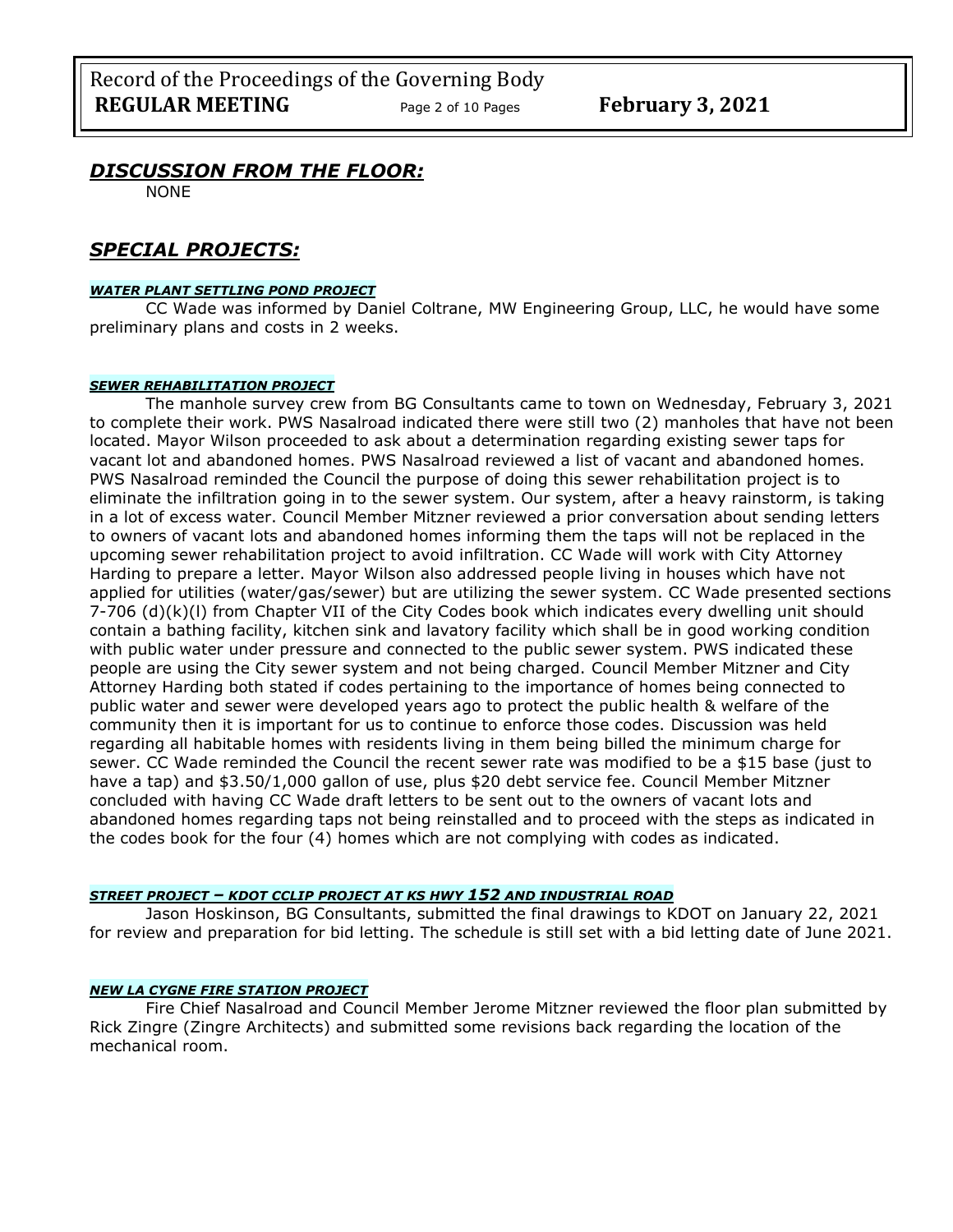## *REPORTS OF CITY OFFICERS:*

#### **CITY ATTORNEY –BURTON HARDING**

City Attorney Harding has been getting settled in to his new position as the new County Attorney. He did not have anything to report but did request a 10-min executive session.

### ❖ *Motion*

**Council Member Capp motioned to go in to executive session for 10 minutes for consultation with an attorney for the city which would be deemed privileged in an attorney-client relationship and will return to the Council table at 6:38pm. Motion seconded by Council Member Mitzner voted on, passed 4-0. 6:28pm** 

Others in attendance included, but not limited to: CC Wade

## *OPEN SESSION RESUMED AT 6:38pm:*

#### **CHIEF OF POLICE/CODES OFFICER**

Chief Fenoughty was unable to attend the meeting this evening. Intern Codes Officer Allison Fox submitted an updated spreadsheet outlining the Code Nuisances that are being addressed and the timeline for expiration or abated. Chief Fenoughty had two (2) press releases available at the table for the Council, which included:

- (1) An event on 1/25/2021 regarding information received on a person who was manufacturing explosives at a home located in La Cygne. Several items were seized as evidence, and a person was arrested and booked for Criminal use of explosives, possession of firearm under the influence and Criminal use of weapons.
- (2) An event on 1/28/2021 regarding a suspicious vehicle and person at Casey's General Store located at 406 E. Market Street. The vehicle proceeded west bound on KS Hwy 152, the La Cygne Officer attempted to make a car stop on the vehicle and a car chase ensued. The pursuit continued through the City with felony charges and out into the County. The chase was terminated after about 15-minutes when visual sight of the vehicle was lost.

#### 23 Traffic Stops Conducted Citations issued since last meeting

| Speed in School Zone<br>Insurance                                                                                                                                              |  | Stop Sign<br>Suspended DL                                                                                                         | $\mathcal{P}$ | Illegal Tag | 2 |
|--------------------------------------------------------------------------------------------------------------------------------------------------------------------------------|--|-----------------------------------------------------------------------------------------------------------------------------------|---------------|-------------|---|
| Calls for Service / Reports - 01/20/2021 thru 02/01/2021                                                                                                                       |  |                                                                                                                                   |               |             |   |
| Animal Complaint - 3<br>Civil Matter / Child Custody Standby - 1<br>Citizen Assist CFS / contact - 12<br>Check Welfare $-1$<br>Suspicious Activity - 3<br>Suicidal Subject - 1 |  | Felony Drug Arrest - 1<br>Illegal Burn $-2$<br>Juvenile Incident - 1<br>Follow $Up - 14$<br>Pedestrian Check - 2<br>Ambulance - 1 |               |             |   |
| <b>New Business</b><br>-Request approval of 2 new ordinances for code book.<br>-Accrued Overtime for Department: Accrued overtime for last pay period $=$ 30                   |  |                                                                                                                                   |               |             |   |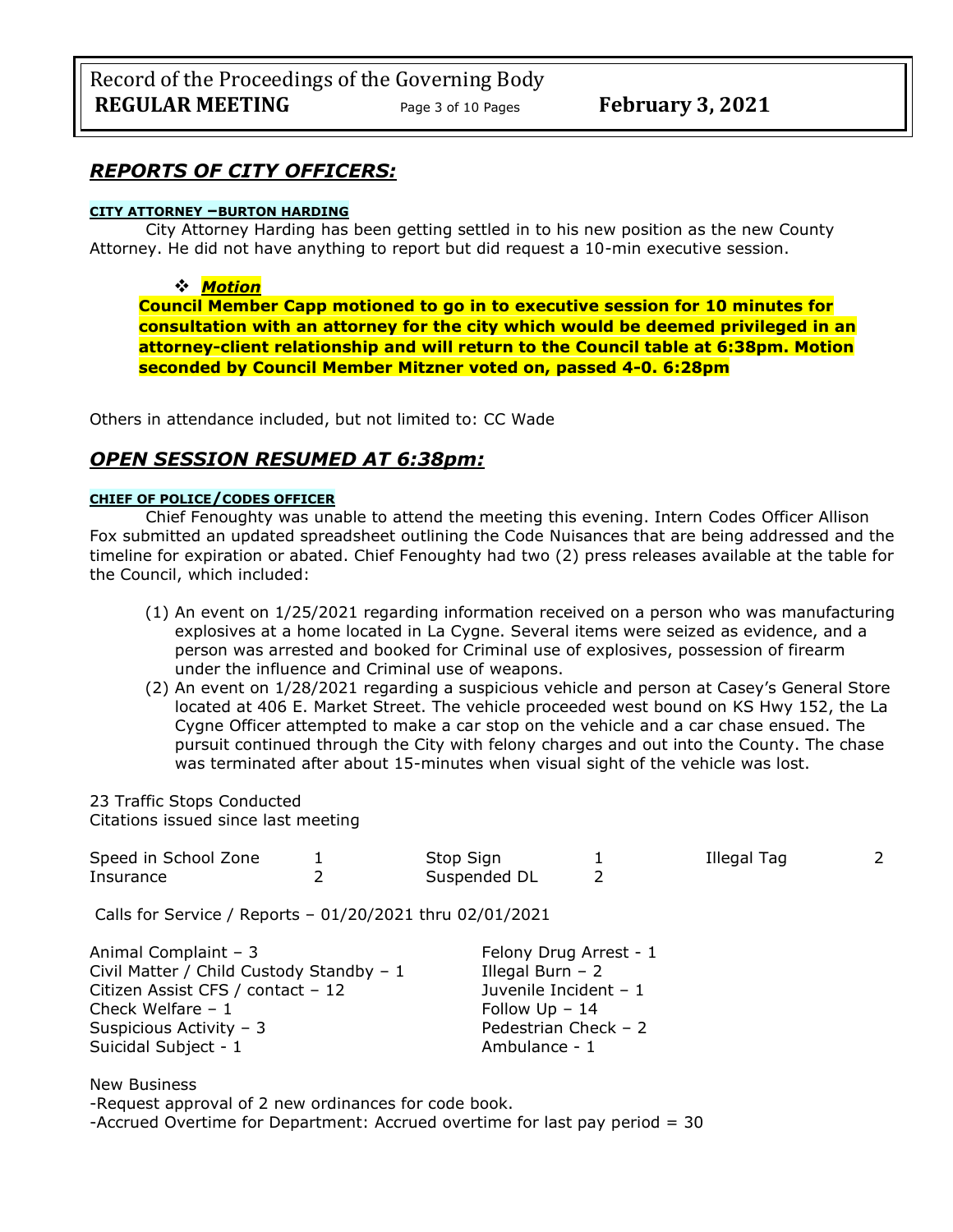### **PUBLIC WORKS DEPARTMENT – PUBLIC WORKS SUPERINTENDENT (PWS) DAN NASALROAD**

Report from 1/21/2021 to 2/3/2021

### **Committee Discussions**

#### **Water and Gas:**

- Should be seeing a preliminary draft of plans for the pre-sediment pond in the next few weeks.
- Gas leak repaired at Commercial and Broadway.
- Water plant inspection completed state report to follow.

#### **Sewer:**

- New lift station pump has been installed at the park lift station and spare pump installed in the industrial park lift station. We still have one pump out that is being rebuilt for the Industrial Park.
- Check valves at the Park Lift Station.
- Created a list of empty homes and vacant buildings to determine sewer connections for the upcoming project.

Mayor Wilson commented on seeing the mini-excavator in action.

### **FIRE DEPARTMENT – FIRE CHIEF DAN NASALROAD**

• Reviewed preliminary floor and site plan and forwarded a few changes. Next step should be a concept drawing and budget cost.

#### **CITY CLERK – JODI WADE**

Report from 1/21/2021 – 2/3/2021

#### **City Clerk**

- Reviewed Power Point slide presentation for Article 22 draft.
- Researched information regarding pay scale and evaluation procedures.
- Met with the engineer for the venue project located at 417 Grand Ave.
- Corresponded with BG Consultants regarding sewer project.
- Reviewed drawings for 713 Industrial Park Rd.
- Reviewed water files for state inspection on February 2, 2021.
- Updated the Emergency Water Plan for the City of La Cygne.
- Researched gas pipeline and rates.
- Researched highway maintenance agreement with KDOT and will be meeting with KDOT and County PW Supt on February 4, 2021.

#### **Office Assistant**

- Set up Zoom meeting and slideshow for Planning & Zoning.
- Completed W-2s and 1099s.
- Updated City website.
- Cleaned up Account Payable vendors regarding 1099 requirements.
- Reached out to public regarding Christmas light decorations.

### **Treasurer/Utility Clerk/Court Clerk**

- 22.25 hours preparing for the Planning & Zoning workshop and upcoming public hearings.
- 6.75 hours on court for February docket review, citation entries, and working on court administrative orders for the new judge.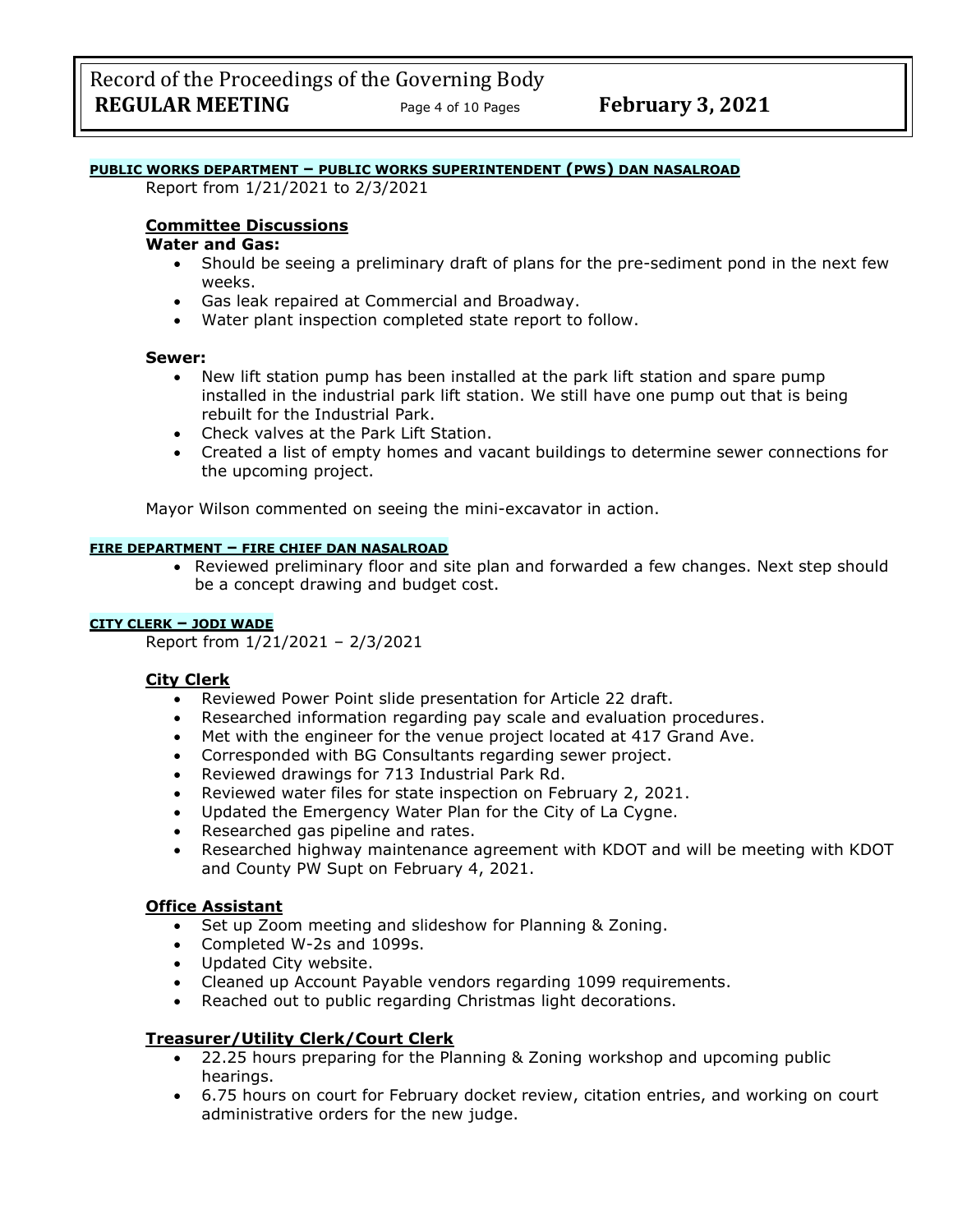Record of the Proceedings of the Governing Body **REGULAR MEETING** Page 5 of 10 Pages **February 3, 2021** 

## *REPORTS OF CITY OFFICERS CONTINUED:*

### **Treasurer/Utility Clerk/Court Clerk (continued)**

- Completed entire billing cycle entries, reviews, printed bills and prepared for mailing.
- Reviewed the annual water report for City Clerk before it was filed.
- Completed the January sewer report.
- Working on the January sales tax.

#### **Codes Officer/Planning & Zoning**

- Researched regulations and codes for manufacture/processing facility.
- Began the process for a lot merge application.
- Reviewed the file for 602 N.  $5<sup>th</sup>$  Street for condemnation.
- Patrolled the town for nuisance and codes issues.
- Followed up on nuisance letters that were sent out.<br>• Completed psychological test.
- Completed psychological test.
- Received notification of part-time status.
- KLETC training in April 2021.

#### **Meetings/Trainings Attended virtually**:

- KS Census 2020 representative follow up meeting.
- Street Committee meeting January 25, 2021.

Overtime Hours for City Hall for the last pay period: 9 hours Jodi ½ hour Connie

## *COUNCIL COMMITTEE REPORTS:*

#### *WATER & GAS -*

• None

#### *STREET –NONE*

- (Postponed until Fall 2021) RFP for Stormwater Master Planning.
- (In Committee review) La Cygne Library parking area drainage. Council Member Mitzner stated the committee will wait until the Stormwater survey is performed.
- Mayor Wilson, PWS Nasalroad, and CC Wade will be meeting with KDOT area rep Donna Schmit and Linn County Public Works Superintendent Jackie Messer on February 4, 2021 to review the section of KS HWY 152 between Industrial and Robertson Road and the existing Service agreement.

#### *SEWER-NONE*

### *PARK-NONE*

### *CEMETERY –*

• (Postponed until January 2021) Chapter XI. Public property, Article 1. Cemetery regulations. No meeting scheduled to date.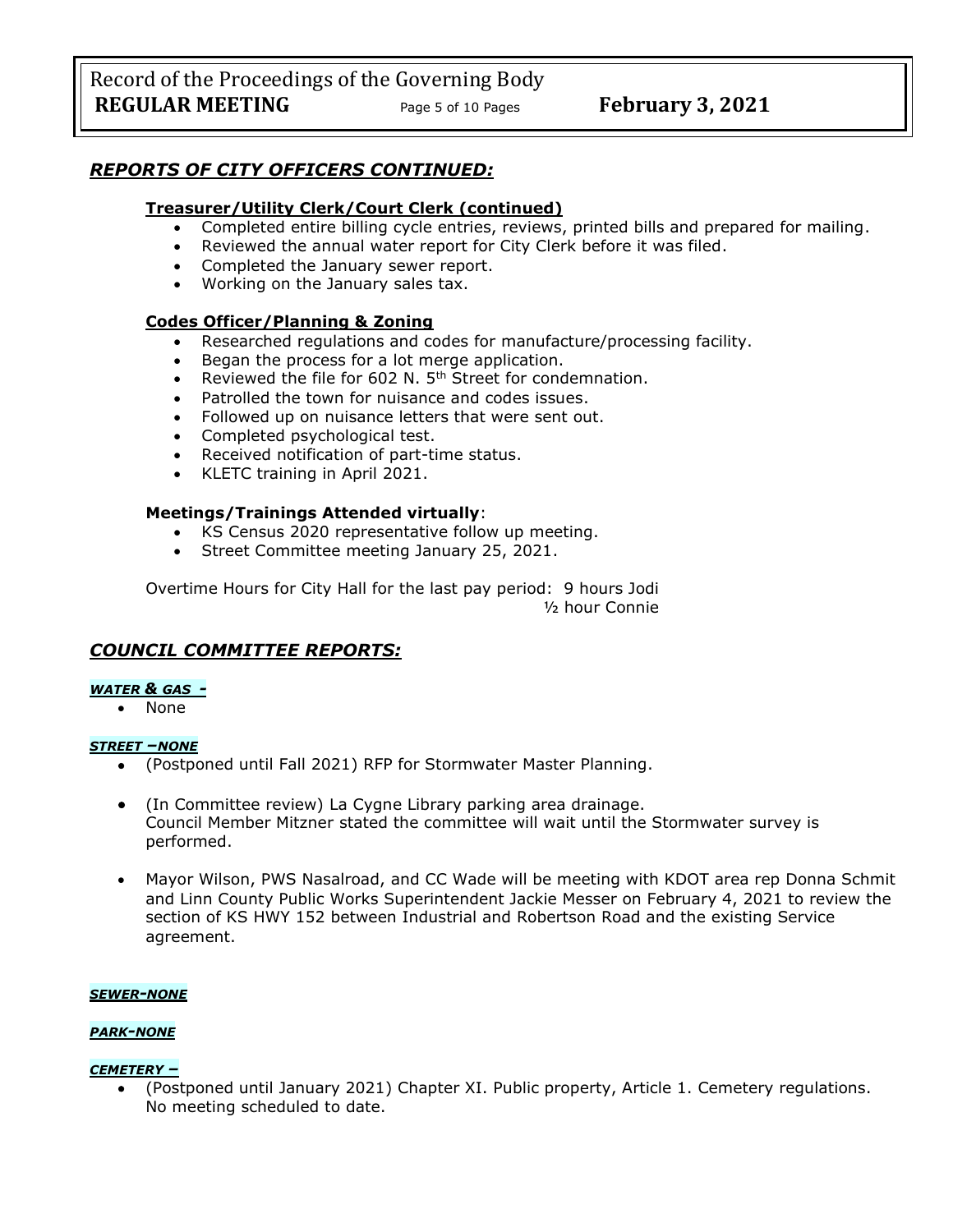## *COUNCIL COMMITTEE REPORTS CONTINUED:*

#### *PUBLIC SAFETY –*

• Council Member Mitzner stated Chief Fenoughty kept him informed about the situations reported in the press releases addressed earlier in the meeting.

#### *COMMUNITY BUILDING-*

• None

#### *EMPLOYEE RELATIONS & TRAINING –*

• (Postponed until Spring 2021) - Ethics/Public Service Training.

## *SPECIAL COMMITTEE REPORTS:*

#### *EMERGENCY MANAGEMENT -NONE*

#### *SWANFEST COMMITTEE -NONE*

#### *LA CYGNE COMMUNITY PARK BOARD –*

Unapproved Park Board minutes from the January 26, 2021 meeting were reviewed.

#### *PLANNING & ZONING COMMISSION (PZC) -*

Unapproved Planning & Zoning minutes from the January 14, 2021 meeting were reviewed.

## *UNFINISHED BUSINESS:*

#### **PURCHASE ORDER 2021-2 CHRISTMAS POLE LIGHT DECORATIONS**

Office Assistant Katie Russell posted the pictures on the City's Facebook page to get feedback from the community. The community showed favoritism to the snowflake and Christmas tree. Council Member Mitzner stated the community has certainly expressed concerns about the decorations not being put up the past 2 years.

#### ❖ *Motion*

**Council Member Mitzner motioned to approve the expenditure of up to \$13,000 from the General Street Commodities for (24) new pole light Christmas decorations. Motion seconded by Council Member Capp, voted on, passed 4-0.**

#### **ORDINANCE NO. AMENDING CHAPTER X – PUBLIC OFFENSES, ARTICLE 2, BY ADDING SECTION 10-203 PUBLIC INDECENCY AND 10-204 URINATION OR DEFECATION IN PUBLIC PROHIBITED.**

CC Wade had performed the revisions requested by City Attorney Harding. CC Wade reviewed the concerns Council Member Thies had with the ordinance in which the Chief indicated the discretion would be left to the officer and it was better to keep the wording in for use when necessary. No further comments or concerns from the Council.

### ❖ *Motion*

**Council Member Mitzner motioned to approve Ordinance No. 1483 amending chapter X – Public offenses, Article 2 by adding Public Indecency and Urination. Motion seconded by Council Member Capp, voted on, passed 4-0.**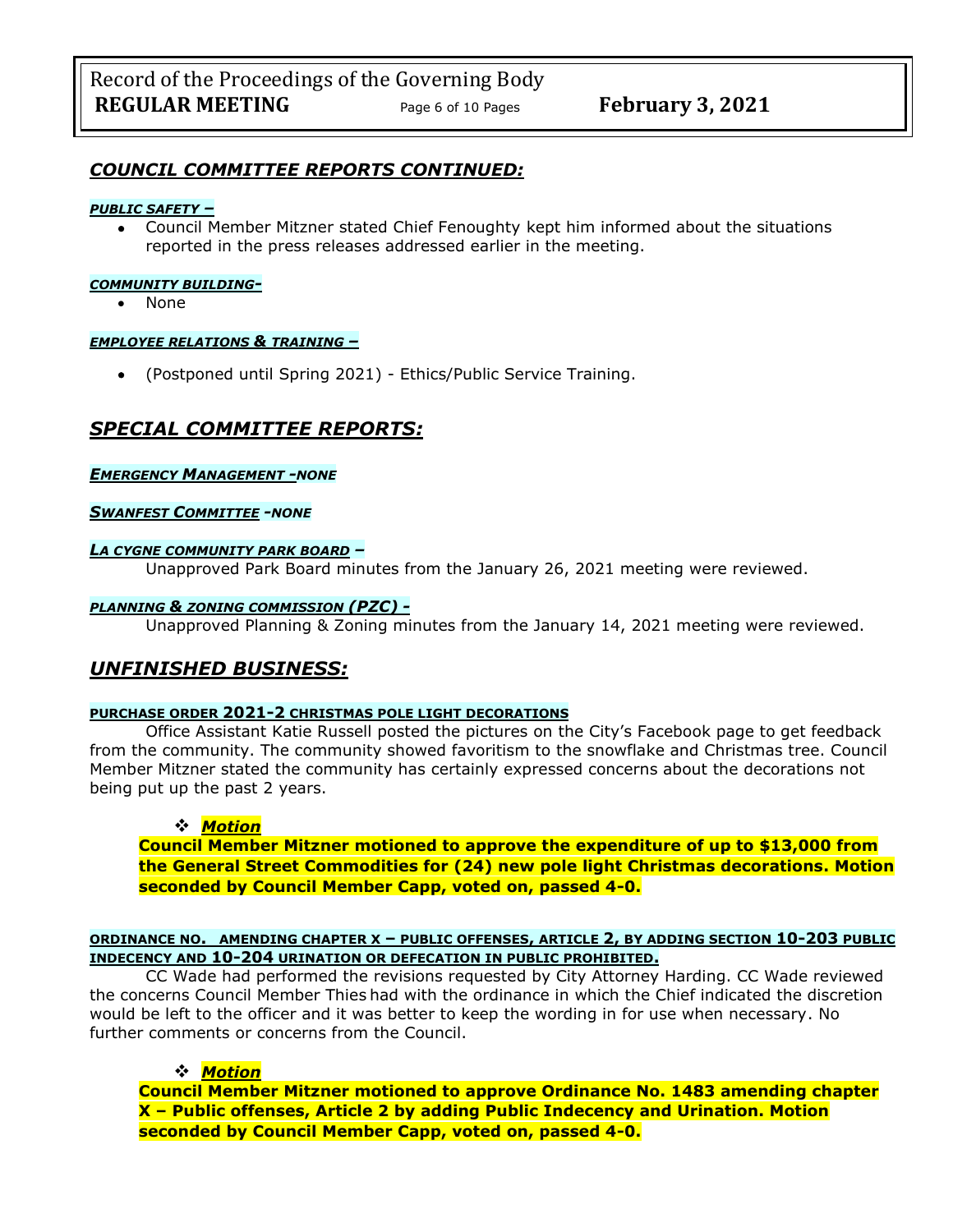## *UNFINISHED BUSINESS CONTINUED:*

**CITY WIDE TRASH PICK-UP ON MAY 8, 2021. COST FOR WASTE MANAGEMENT SERVICES WOULD BE \$2,900 FOR TWO (2) TRUCKS TO COME THROUGH TOWN. FLYERS WILL BE POSTED WITH ITEMS WHICH CAN BE PICKED UP. CITY-WIDE GARAGE SALES WILL BE ADVERTISED FOR MAY 1, 2021.**

Review of past years tonnage: 2019: 4.52 tons 2018: 7.25 tons 2017: 7.74 tons 2016: 8.27 tons

Discussion was held by Council. Members indicated if the City is working on codes nuisances then we should be offering a day to help with getting items out for those who can't haul them to the landfill.

### ❖ *Motion*

**Council Member Capp motioned to approve Waste Management's quote of \$2,900 for two (2) trucks to come through town on May 8, 2021 for City Wide Trash pick-up day. Motion seconded by Council Member Curtis, voted on, passed 4-0.**

**ORDINANCE NO. ANNEXING LAND TO THE CITY OF LA CYGNE, KS – TABLED UNTIL FEBRUARY 17, 2021 MEETING.**

**RESOLUTION NO. 02-17 REGARDING MAINTENANCE OF STREETS WITHIN THE LINN COUNTY INDUSTRIAL PARK, LA CYGNE, KS. TABLED UNTIL FEBRUARY 17, 2021 MEETING.**

#### **RESOLUTION NO. A RESOLUTION REGARDING EMPLOYEE PAID LEAVE FOR SPECIFIED REASONS RELATED TO COVID-19.**

CC Wade reviewed the resolution confirming the information mirrored what had been listed in the Families First Coronavirus Response Act (FFCRA) from the Dept of Labor. CC Wade also added the requirement for Third-party documentation validating specified reason related to Covid-19 as indicated by the City Council at the last meeting. Discussion was held on the effective date and ending date.

### ❖ *Motion*

**Council Member Capp motioned to approve Resolution No. 426 regarding Employee paid leave for Covid-19 effective January 1, 2021 and in effect util June 1, 2021. Motion seconded by Council Member Thies, voted on, passed 4-0.**

## *NEW BUSINESS:*

**RESOLUTION NO. A RESOLUTION ENABLING FEES PERTAINING TO SOLID WASTE SERVICES, PERMITS AND APPLICATION ESTABLISHED BY THE CITY AND REFERENCED WITHIN THE CODE OF THE CITY OF LA CYGNE, KANSAS.**

❖ *Motion* 

**Council Member Mitzner motioned to approve Resolution No. 427 pertaining to section 14-615 Charges for Collection & Disposal as presented. Motion seconded by Council Member Capp, voted on, passed 4-0.**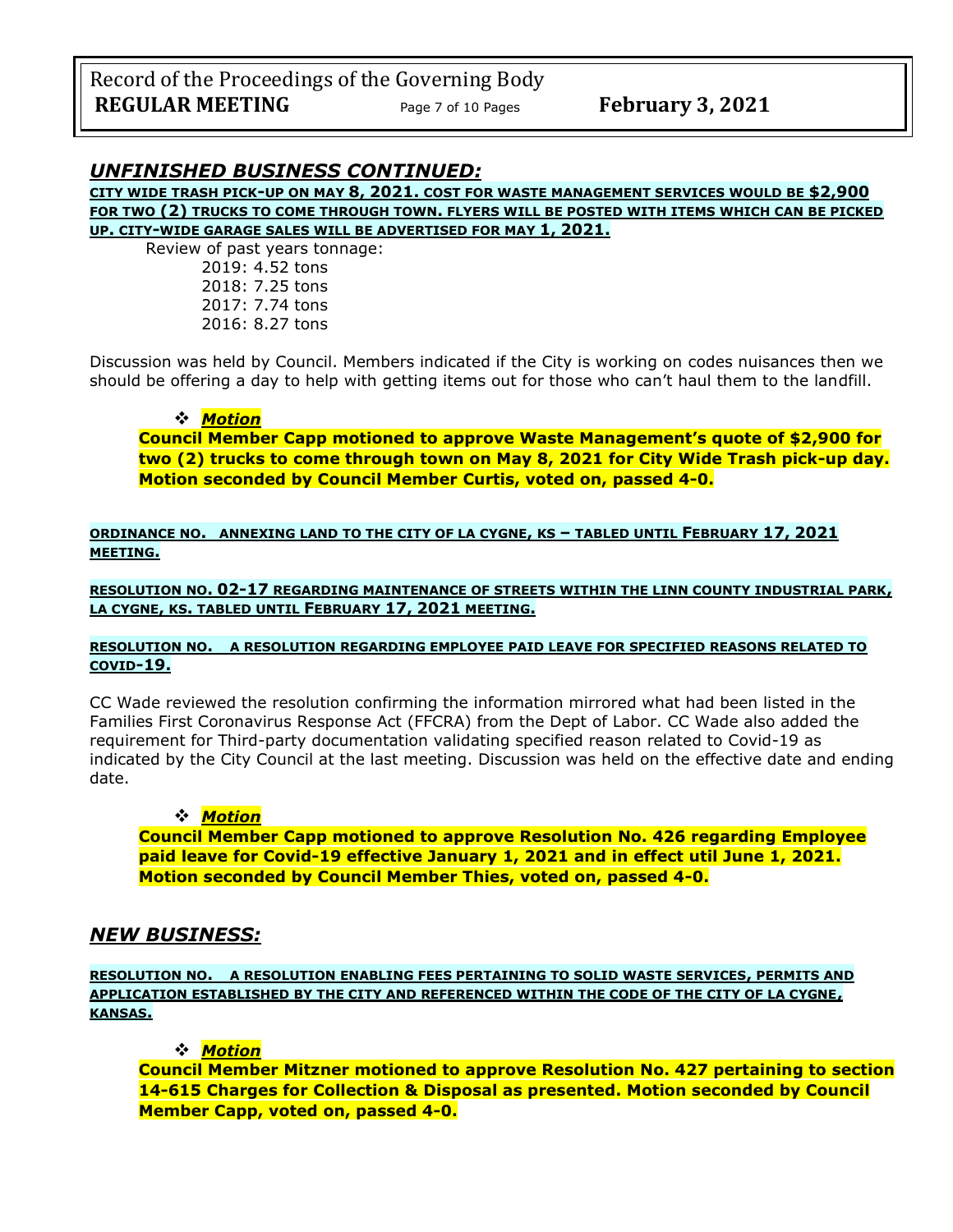## *NEW BUSINESS CONTINUED:*

### **SITE ACCESS AGREEMENT BETWEEN ALLTELL D/B/A VERIZON WIRELESS AND THE CITY OF LA CYGNE, KS.**

CC Wade explained the purpose of this agreement is to enter into a site access license governing the site investigations that may be conducted by Alltell Corporations (d/b/a Verizon Wireless) authorized agents, contractors, consultants and employees. Council Member Mitzner asked City Attorney Harding if he had reviewed the agreement and if he had any concerns. City Attorney Harding had reviewed the agreement and stated it was in standard form and had no concerns or issues.

### ❖ *Motion*

**Council Member Capp motioned to approve for the Mayor to sign the site access agreement for Alltell Corporation d/b/a Verizon Wireless. Motion seconded by Council Member Mtizner, voted on, passed 4-0.**

### **PURCHASE ORDER 2021-4 FOR (2) 6" AWWA LEVER CHECK VALVES FOR THE CITY PARK LIFT STATION.**

PWS Nasalroad advised the Council of the new pump installed at the city park lift station. Alliance Pump had indicated the existing check valves were not operating properly and with a new pump going in it would be best to replace those valves to avoid annulment of the warranty on the new pump. Council Member Capp asked PWS Nasalroad how Alliance Pump was performing and PWS Nasalroad indicated the company has been communicating well to date.

### ❖ *Motion*

**Council Member Capp motioned to approve Purchase Order 2021-4 for (2) 6" AWWA lever check valves from Alliance Pump for the city park lift station for up to \$6,000. Motion seconded by Council Member Mtizner, voted on, passed 4-0.**

#### **KRWA (KANSAS RURAL WATER ASSOCIATION) DESIGNATION OF VOTING DELEGATE.**

CC Wade recommended Codee Blanchett as the voting delegate and CC Wade as the alternate delegate.

### ❖ *Motion*

**Council Member Capp motioned to approve Codee Blanchett as the voting delegate for KRWA (Kansas Rural Water Association) and City Clerk Wade as the alternate delegate. Motion seconded by Council Member Mitzner, voted on, passed 4-0.**

#### **ADMINISTRATIVE POLICY NO. 31 EMPLOYEE PAY SCALES AND EVALUATION PROCEDURES FOR THE CITY OF LA CYGNE.**

CC Wade put together a draft of pay scales and evaluation procedures from past drafts which had been worked on over the years. CC Wade indicated the importance of having set scales and procedures for annual evaluations in order to have consistency through the years. The pay scales would be evaluated every 3 years and adjusted if needed. Employee evaluations would be performed annually in October. During executive session, the Council would review the evaluations and certifications in December to determine any changes in pay for an employee which would then go in to effect on January 1 of each year. Council Member Capp discussed doing quarterly evaluations in order to maintain positive communication with employees on their performance. Discussion was held and a suggestion to do an annual evaluation and then a 6-month review would be a good place to start. CC Wade asked City Attorney Harding if this would go in the Employees Policy & Guidelines manual or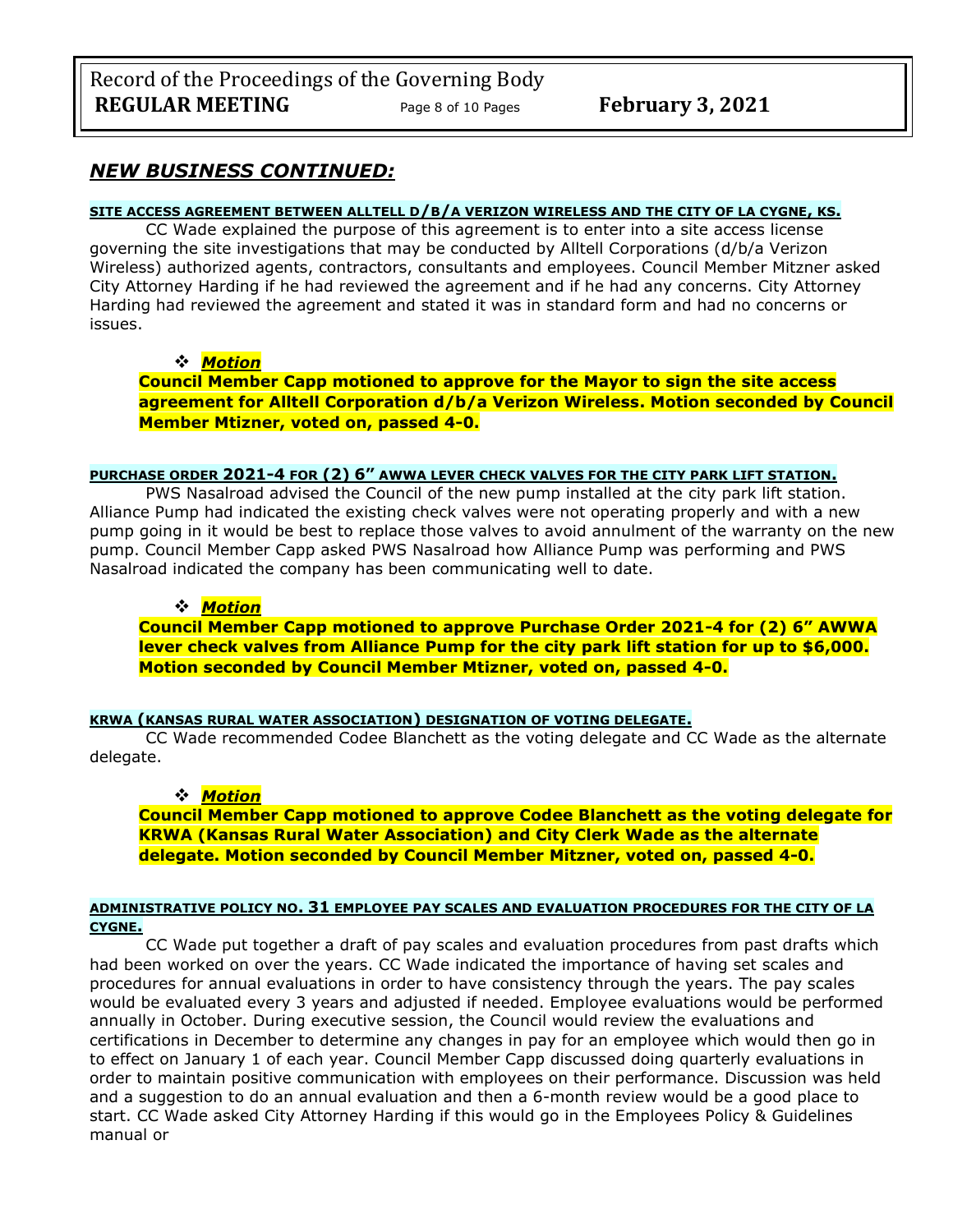## *NEW BUSINESS CONTINUED:*

#### **ADMINISTRATIVE POLICY NO. 31 EMPLOYEE PAY SCALES AND EVALUATION PROCEDURES FOR THE CITY OF LA CYGNE. (CONTINUED)**

Administrative Policy binder. City Attorney Harding indicated it would go in the Employee Policies & Guidelines manual. CC Wade will work on a draft to present at the next meeting on February 17, 2021.

#### **CITY OF LAC CYGNE EMERGENCY WATER SUPPLY PLAN**

CC Wade advised the City Council regarding the existing Emergency Water Supply Plan which had not been updated or reviewed in the past few years. CC Wade presented an updated City of La Cygne Emergency Water Supply Plan dated February 2021.

#### ❖ *Motion*

**Council Member Capp motioned to approve for Mayor Wilson to sign the updated City of La Cygne Emergency Water Supply Plan dated February 2021. Motion seconded by Council Member Curtis, voted on, passed 4-0.**

## *EXECUTIVE SESSION:*

### ❖ *Motion*

**Council Member Capp motioned to go in to executive session for 5 minutes for nonelected personnel performance review and will return to the Council table at 7:39pm. Motion seconded by Council Member Thies voted on, passed 4-0. 7:34pm** 

Others in attendance included, but not limited to: CC Wade

## *OPEN SESSION RESUMED AT 7:39pm:*

## *EXECUTIVE SESSION:*

### ❖ *Motion*

**Council Member Capp motioned to go in to executive session for 5 minutes for nonelected personnel performance review and will return to the Council table at 7:45pm. Motion seconded by Council Member Thies voted on, passed 4-0. 7:40pm** 

Others in attendance included, but not limited to: CC Wade and City Attorney Harding

## *OPEN SESSION RESUMED AT 7:45pm:*